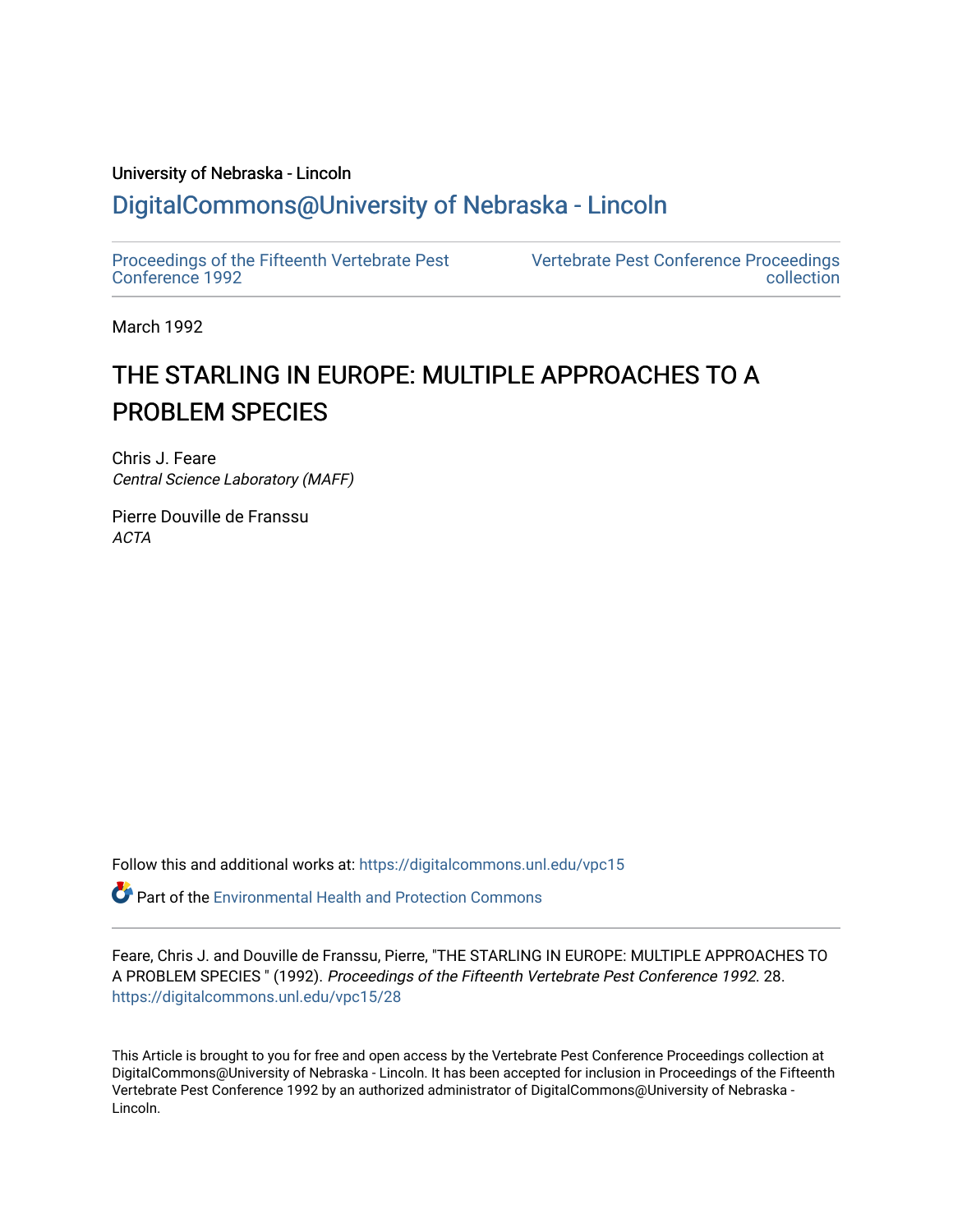### **THE STARLING IN EUROPE: MULTIPLE APPROACHES TO A PROBLEM SPECIES**

**CHRIS J. FEARE,** Central Science Laboratory (MAFF), Tangley Place, Worplesdon, Surrey GU3 3LQ, UK

**PIERRE DOUVILLE DE FRANSSU,** ACTA, Maison de l' Agriculture, 85013 La Roche-sur-Yon, France

**SALVADOR J. PERIS,** Universidad de Salamanca, Biologia Animal, E-37071 Salamanca, Spain

ABSTRACT: In Europe, Starlings are widely distributed and comprise both resident and migrant populations. These cause various kinds of damage which varies with the crops grown in different European Economic Community (EEC) countries. Although EEC member states are governed by the same legislation on bird protection, each state interprets the Community legislation in its own national legislation. This leads to different national approaches to the prevention of Starling damage, with little information exchange between member states. The establishment of an EEC (or wider) working group on bird pests is recommended to coordinate research and development.

> Proc. 15th Vertebrate Pest Conf. (J. E. Borrecco & R. E. Marsh, Editors) Published at University of Calif., Davis. 1992

#### INTRODUCTION

The Starling (*Sturnus vulgaris*) is an eminently successful bird, with populations established, naturally or through human introduction, on five continents. Starlings are omnivorous but exhibit seasonal changes in dietary breadth associated with seasonal changes in gut morphology (Al-Joborae 1979, Feare 1984). Consumption of foods of plant origin is greatest from late summer through late winter and it is mainly during this period that Starlings conflict with agricultural production. They can cause serious economic losses to fruit crops, e.g. cherries, grapes, and to cereals (Feare 1989). Consumption of cereals is generally post-harvest, often when the cereals are presented as food for domestic stock, since although Starlings can dig up recently sown cereal plants (Dolbeer et al. 1978), they do not appear to be well adapted to taking grain from ripening ears.

Worldwide, most available damage prevention techniques have been used against Starlings, ranging from scaring devices, chemical repellents and physical protection designed to protect individual sites to mass-killing, aimed at reducing populations over wide areas in the expectation that this will reduce agricultural damage. In western Europe, the range of techniques used has also been wide but, although the actions that can be taken against birds are governed within the Commission legislation, different western European countries have adopted different strategies for combating Starling damage. The aim of this paper is to describe the Starling problems experienced by farmers in Britain, France and Spain and the techniques used to prevent damage, and to discuss whether a more unified strategy should be adopted in light of the origins and migrations of the birds involved.

#### DISTRIBUTION AND MIGRATION

The Starling is widely distributed in Europe, with a breeding range extending from about 67°N in Norway to about 42°N in Spain and even further south in eastern Europe (Feare 1984) and in the Canary Islands (Emmerson, Martin and Bacallado 1982). Over most of the Iberian Peninsula, the Starling is replaced as a breeding bird by the morphologically and ecologically similar Spotless Starling (*Sturnus unicolor*)*.*  In the west and south of this range breeding populations are resident but most Starlings are migrants, wintering to the west or south of their breeding areas (Fliege 1984). In the

British Isles and in France, resident breeding populations are augmented in winter by large numbers of migrants from breeding populations in northern and eastern Europe, and migrants similarly reach Spain.

The movements of Starlings are complex, however, involving post breeding dispersals as well as fall and spring migrations. Post-breeding dispersals of juveniles vary in orientation and distance. In Britain, large flocks of juveniles, sometimes numbering thousands, appear on upland heather and rough grazing moors and on coastal salt marshes from late June through August-September. The geographical origins of these birds have not been investigated but they doubtless come from nearby breeding colonies since band recoveries suggest that most British juvenile Starlings remain within the country (British Trust for Ornithology unpublished data). The post-breeding dispersals of juveniles from at least some European colonies are longer and more directional, with birds from southern Scandinavia and Poland, and also from Switzerland, concentrating on the North Sea coasts of Denmark, Germany, Netherlands, Belgium and France (Feare 1984, Gromadski and Kania 1976, Studer-Thiersch 1969). Post-breeding dispersals lead to geographical and sometimes habitat separation between juveniles and adults, which Feare (1984) and Stevens (1985) considered to be a mechanism that could reduce competition between the age groups for scarce food resources in summer. Large numbers of juveniles feed in cherry orchards at this time, causing substantial damage (Feare 1980, Tahon 1980), even though cherries constitute a poor diet for Starlings (Summers 1985); it remains to be determined whether moorlands and salt-marshes also represent nutritionally poor habitats for the juveniles that forage there.

As a result of post-breeding dispersal, adult and juvenile Starlings from particular colonies may embark upon their fall migrations from distinct locations and may also have different destinations (Studer-Thiersch 1969). Adults from geographically nearby colonies may also follow separate migration routes to widely separated wintering areas, e.g. birds from northern Poland winter mainly in Britain and France while those from southern Poland winter in north Africa (Rydzewski I960, Gromadski and Kania 1976).

An important outcome of these variable migrations is that a given wintering area may receive birds from several breeding areas. From an analysis of band recoveries,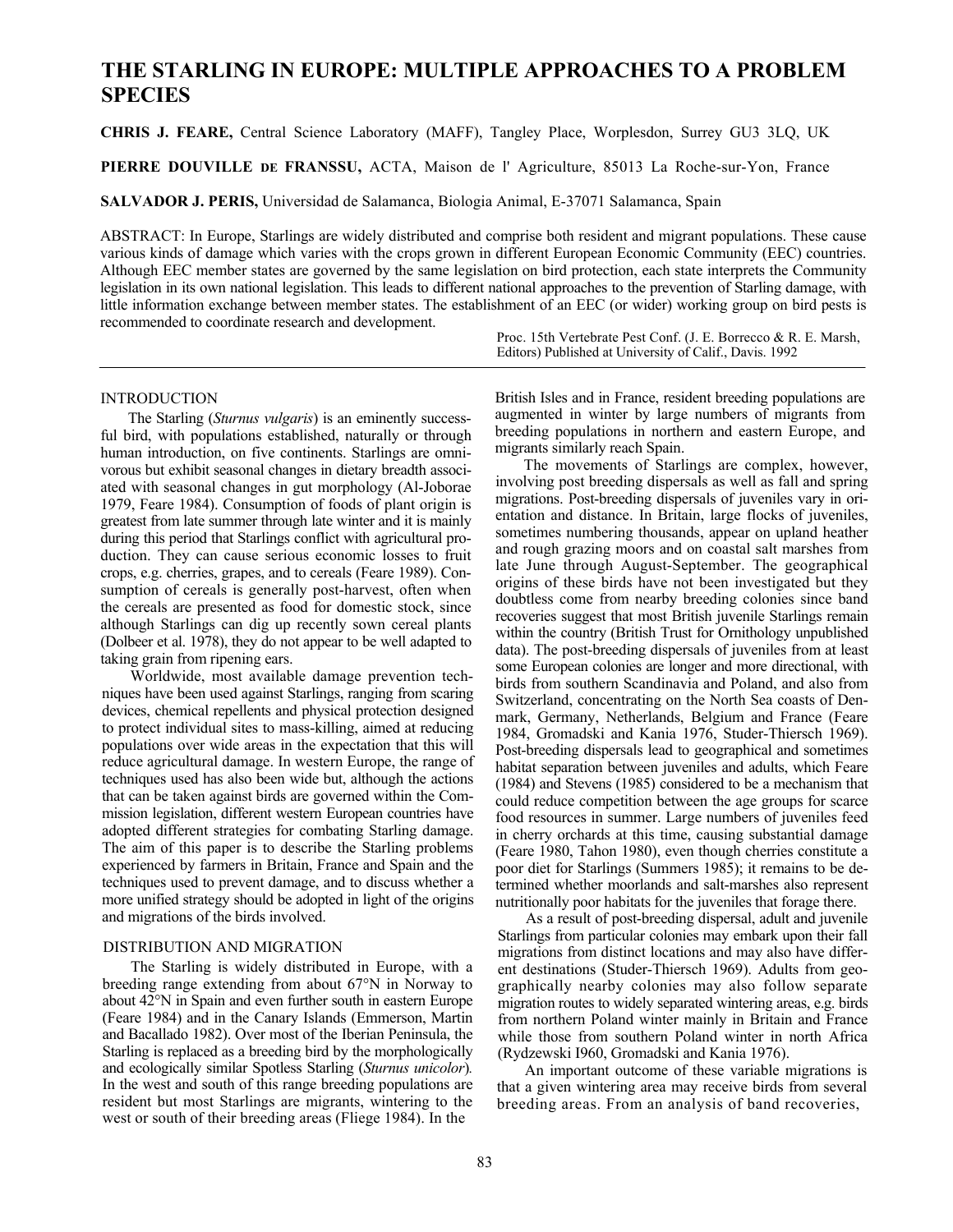Goodacre (1959) found that different regions of the British Isles received their winter migrants from different breeding areas although there was considerable variability, so that while most birds that wintered in eastern England, for example, came from Finland, the Commonwealth of Independent States (CIS) and Denmark, this part of Britain also received immigrants from the Netherlands, Germany, Poland, Norway and Sweden.

Similarly, western Spain receives immigrants predominantly from France, Belgium, Netherlands, Germany and Poland, but recoveries also indicate origins of wintering birds in Hungary, Italy and the CIS. Spain's eastern seaboard and the Balearic Islands receive birds mainly from Switzerland but also from Italy and Germany (Peris unpublished data). In north-west France, Clergeau (1983) recorded wintering birds mainly from Germany and Poland, but others originated in northern France, Belgium, Netherlands, Denmark, Sweden, Finland and the CIS.

Within wintering areas, behavior of Starling can vary from extreme philopatry (Caccamise and Morrison 1986, Feare 1981) to movements ranging over many kilometers within short time periods (Summers and Cross 1987). These differences appear to relate to habitat structure and food availability and also to the ages of the birds involved, but indicate considerable plasticity of behavior that presumably adapts them to local conditions

From the above, it is clear that any control techniques that aimed at a considerable reduction of numbers in a given locality would involve killing birds from breeding colonies covering a wide geographical area. Such control would therefore be unlikely to have a major impact on the breeding populations and thus to achieve a sustained reduction in numbers in future years. A similar conclusion was reached for the Starlings, involving a high proportion of juveniles, killed in attempts to alleviate damage to cherries in Belgium (Stevens 1982, Fear 1991), even though the geographical origin of these birds was probably much less extensive than that of wintering birds occupying a similar area. Furthermore, the potential mobility of birds within the wintering area (Summers and Cross 1987) could counteract the effects of such control within a winter.

#### POPULATION CHANGE

The high numbers of Starlings in Britain in the 1960s, 1970s and early 1980s was the culmination of a population increase that began in the first half of the 19th century (Parslow 1968, Feare 1984) and may have been part of a more general northward and westward expansion in Europe. In the south range expansion and population increase are continuing (Clergeau 1989, Emmerson, Martin and Bacallado 1982) and in northeast Spain this expansion has brought the Starling into contact with the Spotless Starling (Peris, Motis and Martinez 1987), whose population in Spain is also increasing and expanding (Ferrer, Motis and Peris, in press).

In the north, however, range contraction and extinction of some populations was first recorded in the 1960s in Finland (Ojanen, Orell and Merila 1978) and population decreases have now been recorded much further south to Germany, Denmark and Britain (Feare 1989), where the pace of decrease has recently accelerated (Anon. 1991). Since the areas of northern Europe from which decreases in breeding numbers have been recorded are the sources of birds that



Figure 1. Estimates of the number of starlings in winter roosts in Brittany, NW France, from 1983 to 1991.

winter in Britain, France and Spain, we should expect that the numbers of wintering birds and the damage they cause will similarly have declined. Assessment of the population trends in the wintering areas is complicated by redistributions of birds in response to changing agriculture (Gramet and Dubaille 1983, Feare 1989) and in none of these countries have monitoring schemes been devised to detect change. This is consequently inferred from data collected for other purposes. There is nevertheless evidence that wintering numbers have fallen. Clergeau (1989) suggested that numbers of Starlings wintering in France increased between 1977 and 1984 and showed that the main concentration was in the northwest. Fig. 1 shows the numbers of starlings estimated to have wintered in Brittany, one of the main areas of concentration, from assessments of roost size between 1983 and 1991: these data show a marked fall after 1985. Peris (1991) and Peris et al. (in press) have recorded a considerable reduction in the winter population of southern and eastern Spain, where birds originate from northern and central Europe. In the north and northeast, however, winter numbers seemed to be stable or slightly increasing and Peris et al. (in press) attributed this to the origins of these birds in France and Belgium, where population declines have not been recorded.

#### DAMAGE

The territories of Britain, France and Spain transcend about twenty-two degrees of latitude and their climates vary from cool, moist temperate to Mediterranean. Agriculture varies considerably over this geographic area, with variations in both crop type and in the timing of farm activities. The Starling's dietary adaptability enables it to exploit a variety of commodities, thereby causing economic loss, but the kind of damage inflicted clearly depends upon the agricultural activities practiced in different areas. Thus losses caused by food consumption at cattle feedlots occurs mainly in southern and eastern England and in northwest France, areas where cattle and other stock are reared intensively and where food is presented in a form that is accessible to Starlings (Feare and Wadsworth 1981, Douville de Franssu, Gramet and Such 1991a). Losses to germinating winter cereals are more localised, usually occurring near winter roosts as the birds return in the evening. Although Feare (1980) recorded losses in England of up to 37% of plants, this had no significant effect on yield. In France, however, Douville de Franssu,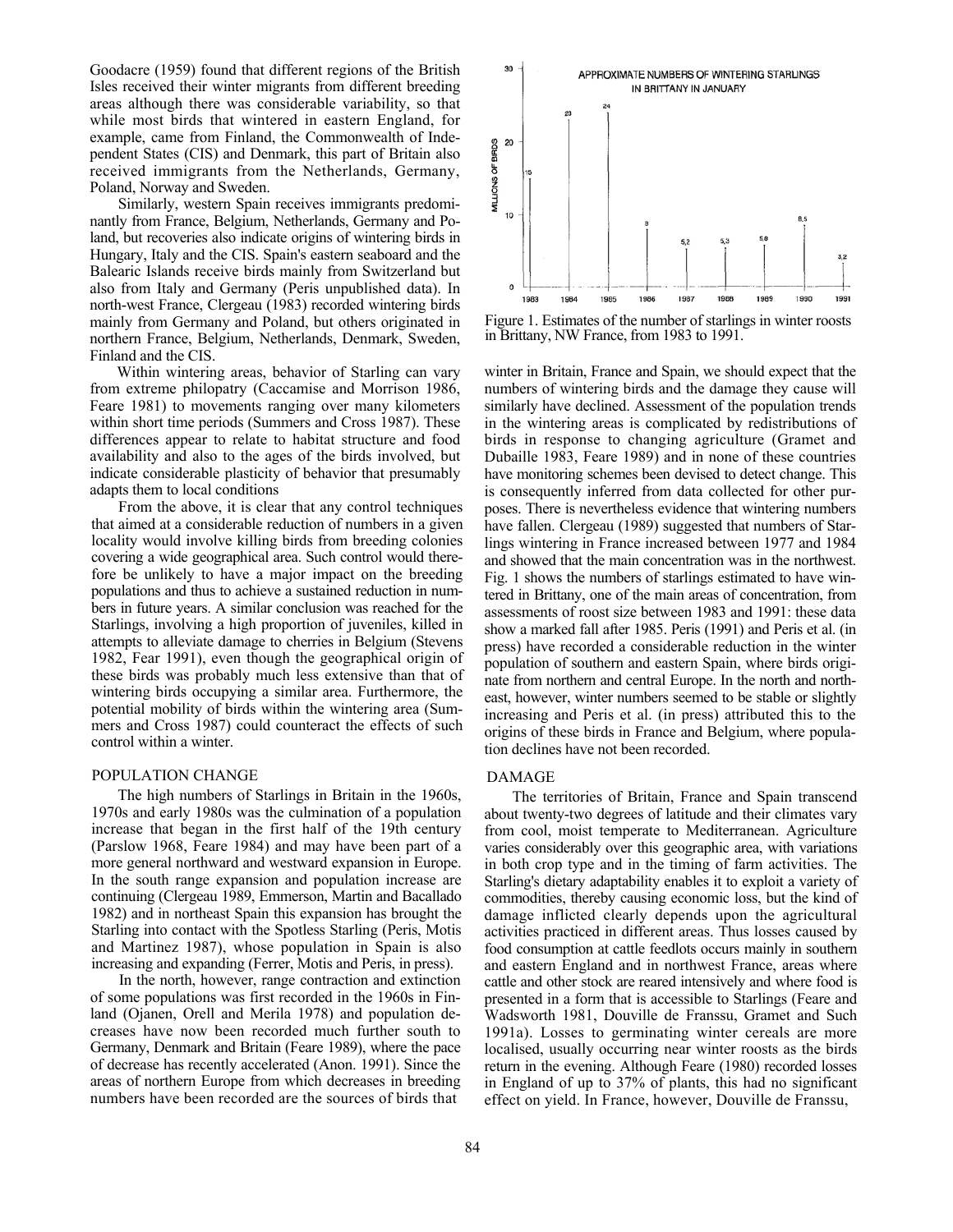Gramet and Such (199la) recorded plant losses between 26% and 73% which did presumably reduce yields and certainly forced some farmers to redrill their fields.

The growth of cherries in western Europe is widespread but highly localised. Damage is caused primarily by juveniles and can be extensive, and has been an important factor driving some farmers out of cherry cultivation (Feare 1980, Douville de Franssu, Gramet and Such 1991a). In Britain, viticulture constitutes only a very small part of the agricultural economy and, although Starlings are known to cause losses, these have not been quantified. In France, viticulture is widespread but damage appears to be concentrated in the northern and eastern vineyards of the Rhine and Loire Valleys, Champagne and Bourgogne/Beaujolais. The birds responsible are largely migrants on passage and damage is concentrated on red grape cultivars. However, the damage caused by Starlings in vineyards has not been adequately assessed. Damage to grapes in Spain is also localized, as is damage in winter to olives but the reasons for this localization are not known.

Agricultural damage thus varies geographically according to the availability of resources susceptible to damage. Most damage is localized to a greater or lesser degree but none is restricted to only one EC country. In the three countries considered here, different attitudes have been taken to damage assessment and, where assessments have been made, different techniques have been used. In addition to agricultural damage, communal roosts in woodlands, in towns and on industrial structures cause economic and human health and safety problems in all three countries. Urban roosting began in Britain in the middle of the nineteenth century, but roosts have been established in French and Spanish towns only in the last decade, during the period of decrease of migrant populations (Peris et al. in press). Whether the two trends are related is not known.

#### LEGISLATION

Within the European Economic Community (EEC), bird protection legislation falls under the European Commission (EC) Council Directive of 2 April 1979 on the conservation of wild birds, commonly called the "Birds Directive." This directive sets out the bird protection measures to be adopted within the EEC but each member state interprets these measures within its own national legislation. Member states are also able to derogate from some of the conditions of the directive to meet local needs.

The general tenet of the Birds Directive is that all birds are protected but lists of birds on annexes to the Directive receive different degrees of protection. With respect to birds that cause agricultural damage, many are on the "Hunting Annex" and may be killed at prescribed limes of year by prescribed means. If member states wish to allow the killing of species which are not on the Hunting Annex, the killing of Hunting Annex species during the close season, or the killing of these species using techniques prohibited by the Directive, these member states can apply for derogations from the Directive.

In Spain, the Starling is on the list of birds which may be hunted and is thus subject to a close season. In France, the Starling is one of six species classified as pests and can be shot or trapped (using cage traps) for a longer period of the year than is permitted for birds that may be hunted. In the

United Kingdom, the Starling is one of 13 species of pests which national legislation permits to be taken or killed throughout the year. Recently, the European Commission has proposed an amendment which, if adopted, would enable five species of corvid which are currently protected by the Directive to be hunted in an open season. The United Kingdom Government is not satisfied that this proposal addresses the fundamental problem of year-round pest control and is negotiating with the Commission to secure a compromise that would enable control of all 13 species to continue.

Each country thus applies the EC Birds Directive in different ways, based on locally perceived needs and on national legislation/traditions that pertained before the EC Birds Directive came into force. In France and the United Kingdom respectively the Ministry of Environment and Department of the Environment are responsible for bird protection and hunting. In France the Ministry of Agriculture is responsible for plant and farming protection and this sometimes leads to conflict with the Ministry of Environment. In the United Kingdom, Agriculture Departments advise the Department of the Environment on agricultural damage by birds and are also empowered to grant licenses to permit deviations from the Wildlife and Countryside Act, 1981, the UK legislation that embodies the spirit of the Birds Directive. In addition, the Secretary of State for the Environment may grant licenses for controlling pest species causing other problems, e.g., public health and air safety risks or predation of game bird populations, etc. In Spain a Royal Decree (1497/1986) defined the country's interpretation of the Birds Directive but each of 17 "Communidad Autonoma" produced its own legislation within the general framework: consequently different regions of Spain have different laws pertaining to bird control.

In France, damage caused by starlings, especially where ensiled maize was fed intensively to cattle, was perceived to be so severe that a working group was set up to investigate the problem and possible solutions. The working group comprised staff from three organizations: Association de Coordination Technique Agricole (ACTA), Institut National de la Recherche Agronomique (INRA) and Societe de la Protection des Vegetaux (SPV). The working group coordinated experimentation on lethal control and its effectiveness (see below) and relevant data collection on damage and produced several reports (ACTA/INRA/SPV 1983-84, 1984-85, 1985- 86, 1987) (see Douville de Franssu, Gramet and Such 1991b).

In the United Kingdom two organizations within the Agricultural Development and Advisory Service (ADAS) of the Ministry of Agriculture, Fisheries and Food were responsible for research and promotion, the Mammals and Birds Department of Worplesdon Laboratory (now the Central Science Laboratory) and the Wildlife and Storage Biology Discipline (a regionally based service) respectively. Close liaison between these two organizations was effective in identifying and undertaking the necessary research and in promoting the findings to the farming community, but no formal working group was formed.

In Spain, all of the research on Starling biology, damage and control has been undertaken by academic institutions, with no direction or funding from the Ministry of Agriculture.

#### CONTROL

The approaches to Starling damage alleviation in the three countries highlight different control strategies, for in the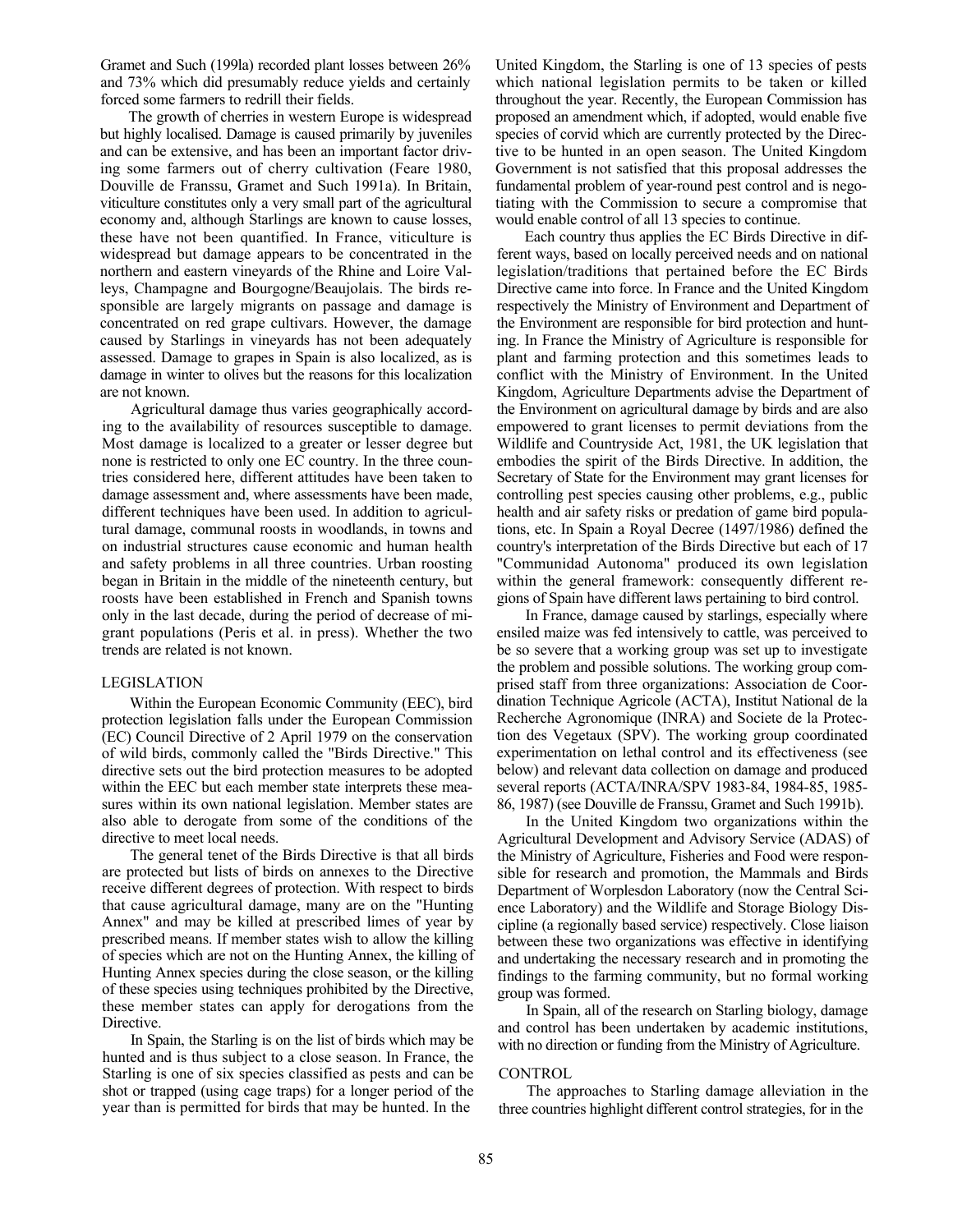

Figure 2. The distribution of damage by starlings to olives, grapes and cherries in Spain in relation to the sites where starlings are trapped.

United Kingdom the killing of large numbers of Starlings was discounted as an effective means of reducing damage (Feare 1984, Feare et al. 1981) and an "immediate crop protection strategy," *sensu* Ward (1979), was adopted. This involved physical protection of vulnerable commodities and changes in agricultural practice that would render foods less accessible to the birds (Boyce 1979, Feare 1984 and Swannack 1978, Feare et al. 1981).

In France, on the other hand, the ACTA/INRA/SPV working group had a dual strategy which involved, in addition to immediate crop protection including physical barriers, scaring and alteration of cultural practices, a population limitation strategy (Douville de Franssu, Gramet and Such 1991b). This involved the aerial spraying of winter roosts with a toxicant, CPT, in experiments undertaken with specific government licensing under a derogation from the EC Birds Directive. In some winters large numbers of Starlings were killed but the proportion of the estimated local population never exceeded 15% and, during the years of high winter populations, was considerably less than this (Fig. 1). The imposed mortality thus did not approach the natural annual mortality (estimated at 33-49% between 1960 and 1978 — Feare 1984) and would not have produced a sustained population reduction. As stated above, unless there was a highly unusual concentration of birds from one breeding area in the treated roosts, it is unlikely that these operations would have had a serious impact on breeding populations. The failure to attain higher levels of mortality was due to the difficulties of spraying roosts at night, to environmental and meteorological constraints and to the high cost of the operations (Douville de Franssu, Gramet and Such 1991b).

Around sprayed roosts temporary population reductions were recorded, suggesting that the technique had some value in terms of "immediate crop protection." However, Douville de Franssu, Gramet and Such (1991b) concluded that the constraints and costs of the operation would limit the use of the technique to exceptional circumstances.

In Spain, large number of Starlings have been killed annually. Fields are planted with cane (*Arundo donax*) in order to encourage birds to roost there and these birds are then trapped at night (Parsons 1960). This activity, however, falls

within the realm of hunting rather than pest control (the birds are trapped by professional hunters and are used for food, either locally or exported), and areas where Starlings are trapped in this way do not always coincide with areas where serious crop damage occurs (Fig. 2).

#### CONCLUSION

The Starling is a highly adaptable migratory species with the capacity both to alter its wintering areas and to modify its ranging behaviour within the wintering area. Both of these changes occur presumably in response to changes in food supply. Birds from a given breeding area do not winter exclusively in a well-defined locality and any wintering area can contain Starlings from many breeding sites.

Starlings that cause damage on migration or in winter may have bred in countries, some of them outside the EEC, where the birds cause no damage and are held in esteem on account of their valued role as insect predators, their educational and their aesthetic values (Feare 1984). Claims from countries where Starlings winter that breeding populations should, by some means, be limited (Bernis 1960) are unlikely to be received sympathetically by those to the northeast who eagerly await the Starlings' return in spring.

The damage caused by Starlings is not uniform in type or severity across the EEC and each damage situation may require a different approach. On grounds of effectiveness, feasibility, cost, humaneness and environmental safety a population limitation strategy is unlikely to be an appropriate solution (although it could contribute to damage alleviation in long-lived bird species with low reproductive and mortality rates). The potential for Starlings to reestablish large flocks at good feeding sites after heavy mortality has been inflicted locally (Feare 1991, Stevens 1982) indicates that even local population reduction is only temporarily effective in reducing damage. Consequently, an immediate crop protection strategy, whereby crops or commodities suffering losses are individually protected, is most likely to achieve the objective of achieving lasting damage reduction. This strategy has a further advantage over a population limitation strategy in that while the latter requires substantial inputs and agreements from a wide range of interest groups and thus becomes political, the former strategy remains the responsibility of the individual farmer, acting on advice from specialists.

Immediate crop protection may involve a wide variety of defensive measures: killing, behaviour modification, habitat modification, provision of alternative food, and physical protection. For maximum protection a combination of these is often advantageous but the most appropriate form of integration must be determined locally. Nevertheless, a wide variety of protection techniques must be available to provide fanners with the best package for his purposes. At present, each EEC country acts independently on its bird pest control problems, with little contact or discussion of the relative merits of each technique in different situations. This situation must change, since cooperation and coordination between countries could reduce research and development costs and ensure that data collection is standardised between countries so that data are comparable. The situation existing at present is well illustrated by the fact that the United Kingdom, through the British Trust for Ornithology's Common Birds Census, has good data on trends in Starling breeding numbers (Marchant et al. 1990) while France has good data on winter roost distribution,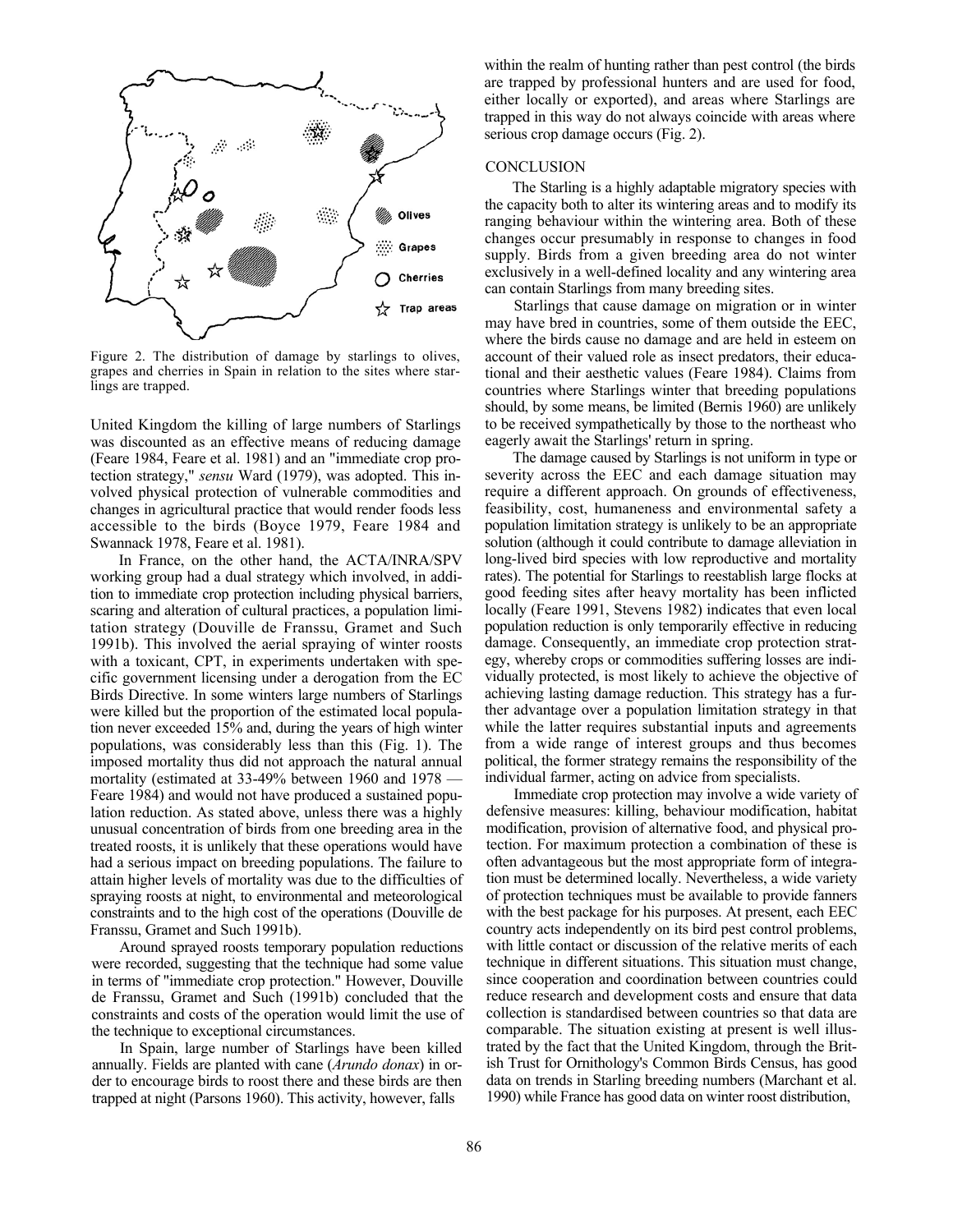size and number, about which nothing is known in Britain. As a result, we have information from diverse sources that indicate that Starling numbers in winter have fallen but these data are difficult to interpret in terms of population decline or redistribution; we have no information on the impact the decline in numbers has had on agricultural damage.

This highlights the need for an EEC (or larger, to encompass northern European countries in which the EEC's wintering Starlings breed) working group on bird pests to assess problems, standardise approaches and undertake collaborative research and development with appropriate funding from the EC. Changes in farming practices will ensure that the pest problems continue to change and therefore that there will be a continuing demand for new approaches. Inclusion of information from the breeding grounds of migrants, concerning population change and breeding success or failure, is fundamental to the design of damage prevention strategies, since different approaches may be required according to whether populations are declining or increasing.

The second priority duty of a working group on bird pests should be to convene conferences along the lines of the Vertebrate Pest Conference, with the initial objective of drawing together existing data on vertebrate pests of agriculture, their impact and the measures taken to alleviate damage in the EEC member states. This would form the background to subsequent efforts to ensure that complementary research is undertaken in each country to quantify damage and seek effective solutions that are widely applicable within the EEC.

#### ACKNOWLEDGMENTS

Research by CJF was funded by the Ministry of Agriculture, Fisheries and Food (London). We are grateful to Mrs. V. Silvester, Mr. R. Groombridge and Dr. P.W. Greig-Smith for critically reading the manuscript.

#### LITERATURE CITED

- ANON. 1991. Starlings—home to roost? BTO News 177: 14.
- ACTA/INRA/SPV. 1983-84,1984-85,1985-86. Etoumeaux. Cyclostyled reports of the ACTA/INRA/SPV working group "Etourneaux."
- ACTA/INRA/SPV. 1987. Les Etourneaux sansonnets en France. Cyclostyled report of the ACTA/INRA/SPV working group "Etourneaux."
- AL-JOBORAE, F.F. 1979. The influence of diet on the gut morphology of the Starling *Sturnus vulgaris* L*.* 1758. D. Phil, thesis, University of Oxford.
- BERNIS, F. 1960. Migracion, problema agricola y captura del Estornino Pinto (*Sturnus vulgaris*)*.* Ardeola 6:11-109.
- BOYCE, D.V.H. 1979. The influence of sowing depth on the removal of grain from winter wheat by Starlings (*Sturnus vulgaris* L.). J. Plant Pathol. 28:68-71.
- CACCAMISE, D.F., and L.D.W. MORRISON. 1986. Avian communal roosting: implications of diurnal activity centres. Am. Nat. 128:191-198.
- CLERGEAU, P. 1983. Premiere analyse des baguages et reprises d'etourneaux, *Sturnus vulgaris,* dans l'ouest de la France. L'Oiseau etR.F.O. 53: 53-62.
- CLERGEAU, P. 1989. Estimation des effectifs d'etourneaux reproducteurs et hivernants en France. L'Oiseau et R.F.0. 59:101-115.

DOLBEER, R.A., A.R. STICKLEY, and P.P. WORO-

NECKI. 1978. Starling, *Sturnus vulgaris* damage to sprouting wheat in Tennessee and Kentucky, USA. Prot. Ecol. 1:159-169.

- DOUVELLE DE FRANSSU, P., P. GRAMET, and A. SUCH. 1991a. Les Etourneaux. In: Les Vertebres ravageurs des vegetaux. II Aspects Specifiques. Bulletin technique d'information 3: 57-65.
- DOUVILLE DE FRANSSU, P., P. GRAMET, and A. SUCH. 1991b. L'organisation de la lutte contre les etourneaux (Etude de realisation). In: Les vertebres ravageurs des vegetaux. I Aspects generaux. Bulletin technique d'information 2: 49-56.
- EMMERSON, K., A. MARTIN, and JJ. BACALLADO. 1982. El Estornino Pinto (*Sturnus vulgaris*) en Canarias: nueva especie nidificante en el archipelago. Donana-Acta Vertebrata 9:408-409.
- FEARE, C. J. 1980. The economics of Starling damage. In: Bird problems in agriculture, (eds. E.N. Wright, I.R. Inglis & C.J. Feare). British Crop Protection Council, Croydon. 210 pp.
- FEARE, C.J. 1981. Local movements of Starlings in winter. Proc. XVIII Int. Orn. Cong. 2: 1331-1336.
- FEARE, C.J. 1984. The Starling. Oxford University Press, Oxford. 315 pp.
- FEARE, C.J. 1989. The changing fortunes of an agricultural bird pest: the European Starling. Agricultural Zoology Reviews 3: 317-342.
- FEARE, C.J. 1991. Control of bird pest populations. In: Bird Population Studies (C.M. Peris, J.D. Lebreton & G.J.M. Hirons, eds.) Oxford University Press, Oxford. 683 pp.
- FEARE, C.J., and K.P. SWANNACK. 1978. Starling damage and its prevention at an open-fronted calf yard. Anim. Prod. 26:259-265.
- FEARE, C.J., and J.T. WADS WORTH. 1981. Starling damage on farms using the complete diet system of feeding dairy cows. Anim. Prod. 32: 179-183.
- FEARE, C.J., A J. ISAACSON, P.A. SHEPHERD, and J.M. HOGAN. 1981. Attempts to reduce Starling damage at dairy farms. Prot. Ecol. 3:173-181.
- FERRER, X., A. MOTIS, and S.J. PERIS, (in press). The breeding range changes of the Starlings in the Iberian Peninsula during the last thirty years. The competition as a limiting factor. Biogeography.
- FLIEGE, G. 1984. Das Zugverhalten des Stars (*Sturnus vulgaris*) in Europa: Eine Analyse der Ringfunde. J. Orn. 125: 393-446.
- GOODACRE, M.J. 1959. The origin of winter visitors to the British Isles. 4. Starling (*Sturnus vulgaris*)*.* Bird Study 6: 180-192.
- GRAMET, P., and E. DUBAILLE. 1983. Les nouvelles aires d'hivernage de l'etourneau sansonnet, *Sturnus vulgaris,*  sur la facade maritime ouest, etudiees en fonction de 1'evolution agronomique. Academie d'agriculture de France, Seance du 13 Avril, pp. 455-464.
- GROMADSKI, M., and W. KAMA. 1976. Bird-ringing results in Poland. Migrations of the Starlings, *Sturnus vulgaris* L*.* Acta Ornithol. 15: 279-312.
- MARCHANT, J.H., R. HUDSON, S.P. CARTER, and P. WHITTINGTON. 1990. Population trends in British breeding birds. British Trust for Ornithology, Tring. 300 pp.
- OJANEN, M., M. ORELL, and E. MERILA. 1978. Popula-